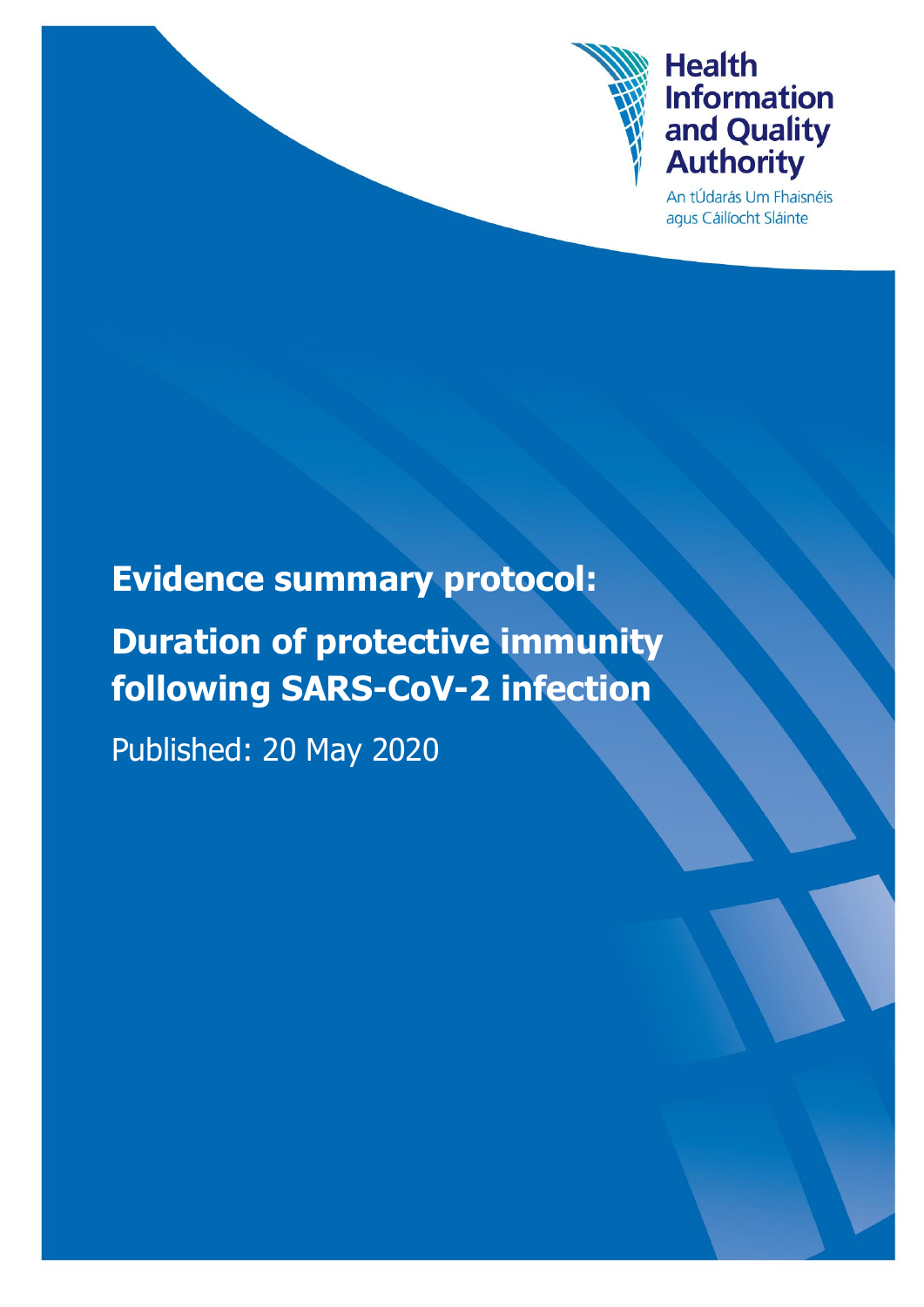## **1. Purpose and aim**

The purpose of this protocol is to outline the process by which the Health Information and Quality Authority (HIQA) identifies and reviews relevant SARS-CoV-2 evidence. The evidence will be used to inform advice that is provided to the National Public Health Emergency Team (NPHET) in their response to the COVID-19 pandemic. HIQA's Health Technology Assessment (HTA) team develops evidence summaries based on specific research questions (RQs).

The following specific research questions were developed and will form the basis of this evidence summary:

**Research question 1:** How long does protective immunity (that is, prevention of RT-PCR confirmed reinfection) last in individuals who were previously infected with SARS-CoV-2 and subsequently recovered?

**Research question 2:** What is the duration and composition of immune memory responses (T-cell and B-cell memory and or their components' responses) following SARS-CoV-2 infection?

This evidence summary is expected to inform a range of policy questions relating to the duration of protective immunity following infection with SARS-CoV-2. Relevant policy questions include the following:

- How long can asymptomatic individuals who have recovered from a prior SARS-CoV-2 infection be exempted from:
	- o restriction of movement policies if they become a close contact of a confirmed COVID-19 case?
	- $\circ$  derogation policies if they become a close contact of a confirmed COVID-19 case?
	- o serial testing, for example serial testing in indoor settings where social distancing is difficult (such as food processing facilities)?
	- o testing prior to scheduled admission to hospital or inter institutional transfer?

Prior to this review, six evidence summaries relating to immunity following SARS-CoV-2 infection were published by HIQA (13 May 2020, 9 June 2020, 6 August 2020, 11 November 2020, 5 March 2021 and 14 April 2021). In the 14 April 2021 review, HIQA concluded that SARS-CoV-2 reinfection rates remain low for up to ten months following initial infection. Additionally, a scoping review of the long-term duration of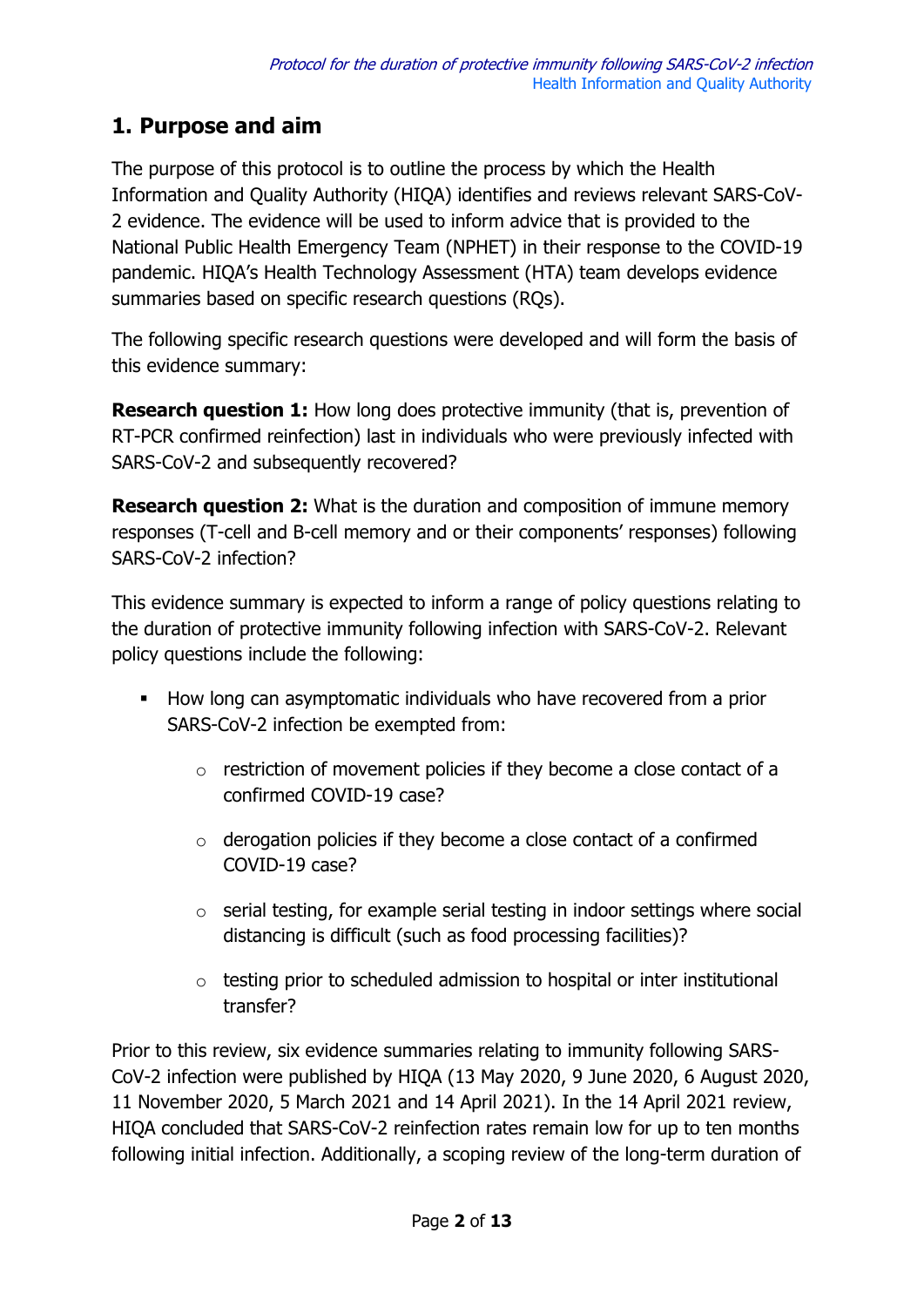immune responses found that while there may be a waning of antibody responses over time, T- and B-cell responses persist for up to eight months post-infection.

Due to the rapidly evolving evidence base relating to SARS-CoV-2 immunity, this review updates the evidence base relating to protection from reinfection (following a similar search strategy). Additionally, a de novo systematic search of long-term immune memory responses was conducted.

## **2. Process outline**

It is important that a standardised approach to the process is developed and documented, to allow for transparency and to mitigate risks which may arise due to changes in staff delivering and or receiving the information.

Four distinct steps in the process have been identified. These are listed below and described in more detail in the following sections.

- 1. Search of relevant databases.
- 2. Screening of identified studies.
- 3. Data extraction and quality appraisal of included studies.
- 4. Summarise findings.

### **3. Search of relevant databases**

The following databases will be searched using the search strategy defined in Appendices 1 and 2:

- Medline (PubMed)
- **Embase**
- **Europe PMC**

PubMed underwent substantial changes in early 2020, including updates to its search algorithm. This has led to searches conducted in "new" PubMed yielding different results to that of "Old PubMed". All reasonable efforts have been made to ensure that all relevant evidence from PubMed is retrieved during the searching process. The search for this research question has been conducted exclusively in "new" PubMed.

## **4. Screening of identified studies**

All potentially eligible papers identified in the search strategy will be exported to EndNote or Covidence and single screened against the POS (population, outcome, study design) framework. No language restrictions will be applied. Non-English studies will be translated via Google translate, and this is noted as a potential caveat. Full text papers will be single screened against the POS framework, with any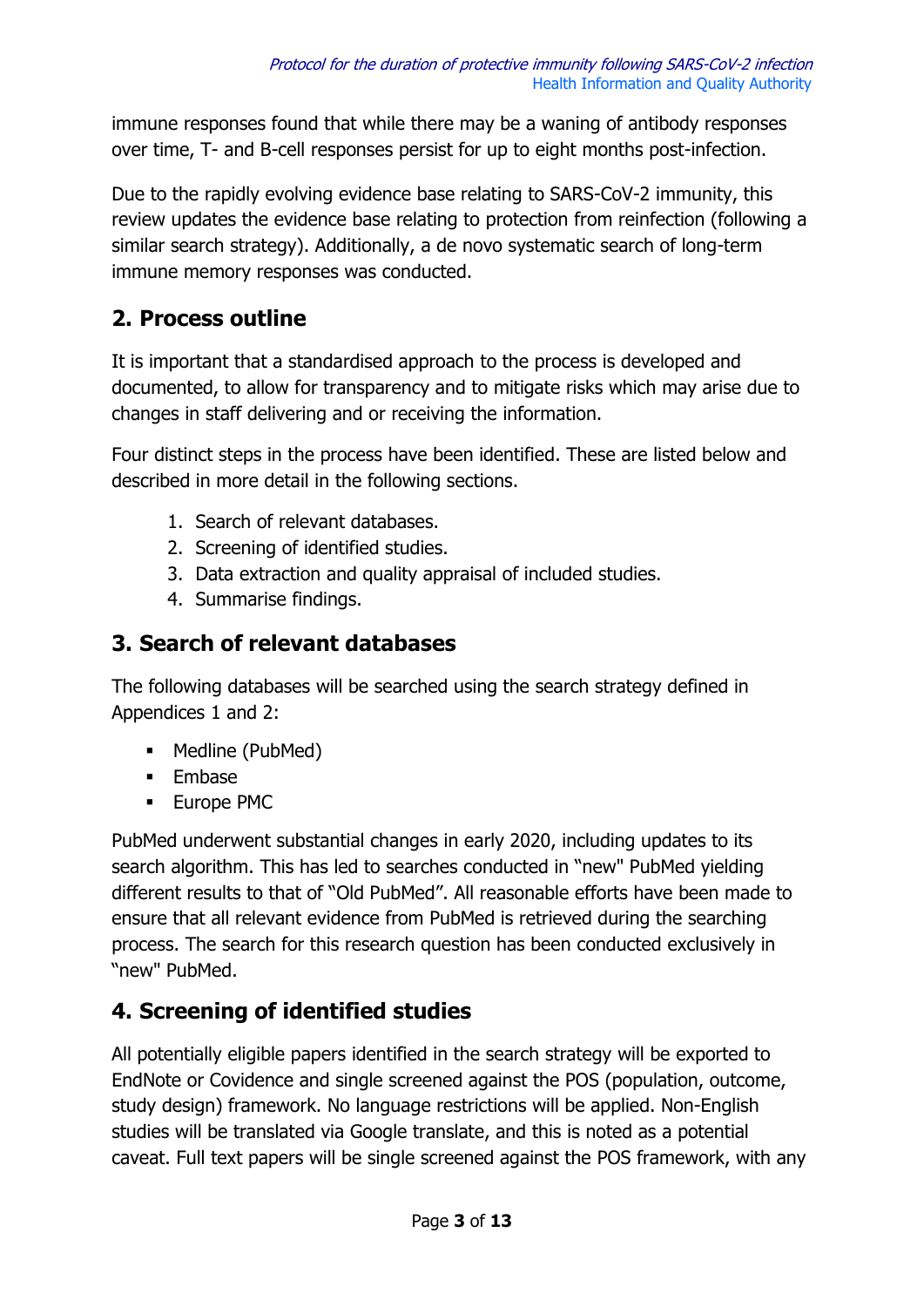uncertainty checked by a second reviewer. The POS relating to prevention of reinfection is provided in Table 1 and immune memory in Table 2.

#### **Table 1. Population Outcome Study design – prevention of reinfection**

| <b>Population</b> | Individuals (of any age) with evidence of prior SARS-CoV-2 infection,<br>who subsequently recovered.*                                                                                                                   |  |  |  |
|-------------------|-------------------------------------------------------------------------------------------------------------------------------------------------------------------------------------------------------------------------|--|--|--|
|                   | Evidence of prior infection includes diagnosis by RT-PCR or antigen<br>testing, or evidence of an immune response through antibody<br>detection (seropositivity).                                                       |  |  |  |
|                   | Subgroups include:                                                                                                                                                                                                      |  |  |  |
|                   | health care workers                                                                                                                                                                                                     |  |  |  |
|                   | age groups (≤18 years, 18-40 years, 40-60 years, 60-70<br>years, $\geq 70$ years)                                                                                                                                       |  |  |  |
|                   | high risk and very high risk groups (HSE definitions**).<br>п                                                                                                                                                           |  |  |  |
| <b>Outcomes</b>   | <b>Prevention of reinfection</b>                                                                                                                                                                                        |  |  |  |
|                   | Primary outcomes:                                                                                                                                                                                                       |  |  |  |
|                   | 1. Relative risk of RT-PCR or antigen confirmed SARS-CoV-2<br>reinfection, comparing populations with evidence of prior<br>infection with populations with no prior evidence of infection,<br>at specified time points. |  |  |  |
|                   | 2. Risk of RT-PCR or antigen-confirmed SARS-CoV-2 reinfection<br>over time                                                                                                                                              |  |  |  |
|                   | 3. Time interval between first and second infections                                                                                                                                                                    |  |  |  |
|                   | 4. RT-PCR cycle threshold $(C_t)$ results, if reported                                                                                                                                                                  |  |  |  |
|                   | 5. Whole genome sequencing (WGS) results of reinfected cases<br>comparing first and second infections, if reported.                                                                                                     |  |  |  |
| <b>Types of</b>   | Include:                                                                                                                                                                                                                |  |  |  |
| <b>studies</b>    | Observational cohort studies (prospective or retrospective).                                                                                                                                                            |  |  |  |
|                   | <b>Exclude:</b>                                                                                                                                                                                                         |  |  |  |
|                   | cohort studies that enrolled fewer than 100 participants<br>unless the study reported comparative WGS on all reinfection<br>cases (comparing first and second infections)                                               |  |  |  |
|                   | case studies<br>٠                                                                                                                                                                                                       |  |  |  |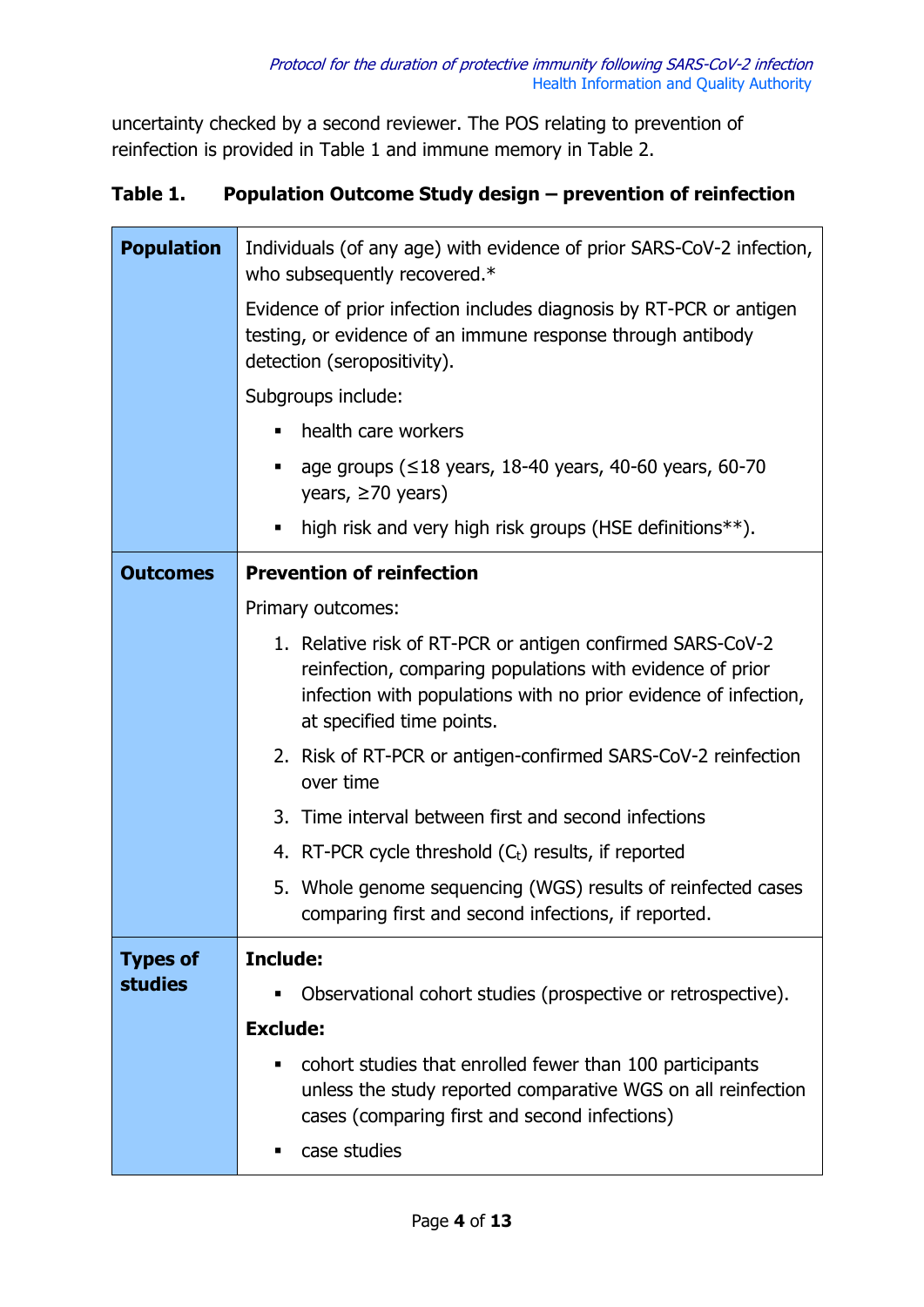| studies with durations of follow-up of less than 3 months |
|-----------------------------------------------------------|
| • animal studies.                                         |

\*'Recovered' refers to molecular or clinical evidence of viral clearance following initial infection; definitions of recovery in primary studies will be used. Common definitions include two consecutive negative respiratory RT-PCR tests 24 hours apart and WHO clinical criteria of viral clearance (27 May 2020).<sup>1</sup>

\*\*Definitions used by HSE<sup>2</sup>

#### **Table 2. Population Outcome Study design – immune memory**

| <b>Population</b> | Individuals (of any age) with evidence of prior SARS-CoV-2<br>п<br>infection; evidence of prior infection includes diagnosis by RT-<br>PCR or antigen testing, or evidence of an immune response<br>through antibody detection (seropositivity). |  |  |
|-------------------|--------------------------------------------------------------------------------------------------------------------------------------------------------------------------------------------------------------------------------------------------|--|--|
| <b>Outcomes</b>   | Development of immune memory B and or T cells or their<br>٠<br>components.                                                                                                                                                                       |  |  |
| <b>Types of</b>   | <b>Include:</b>                                                                                                                                                                                                                                  |  |  |
| studies           | Observational studies (prospective or retrospective) with<br>follow-up $\geq 6$ months post-infection or post-symptom onset.                                                                                                                     |  |  |
|                   | <b>Exclude:</b>                                                                                                                                                                                                                                  |  |  |
|                   | modelling studies                                                                                                                                                                                                                                |  |  |
|                   | studies of cross-protection from immune memory development<br>п<br>from a prior infection with a virus other than SARS-CoV-2                                                                                                                     |  |  |
|                   | systematic or narrative reviews<br>٠                                                                                                                                                                                                             |  |  |
|                   | case series                                                                                                                                                                                                                                      |  |  |
|                   | case reports                                                                                                                                                                                                                                     |  |  |
|                   | studies that describe precursors to immune memory cells                                                                                                                                                                                          |  |  |
|                   | studies of deceased patients                                                                                                                                                                                                                     |  |  |
|                   | studies in animals                                                                                                                                                                                                                               |  |  |
|                   | studies of populations vaccinated against SARS-CoV-2.                                                                                                                                                                                            |  |  |

## **5. Data extraction and quality appraisal of included studies**

For each study included, data on the study design, participant demographics and clinically relevant data will be extracted by one reviewer and cross-checked by a second reviewer (Appendix 3). If the paper has not been peer reviewed, this is noted.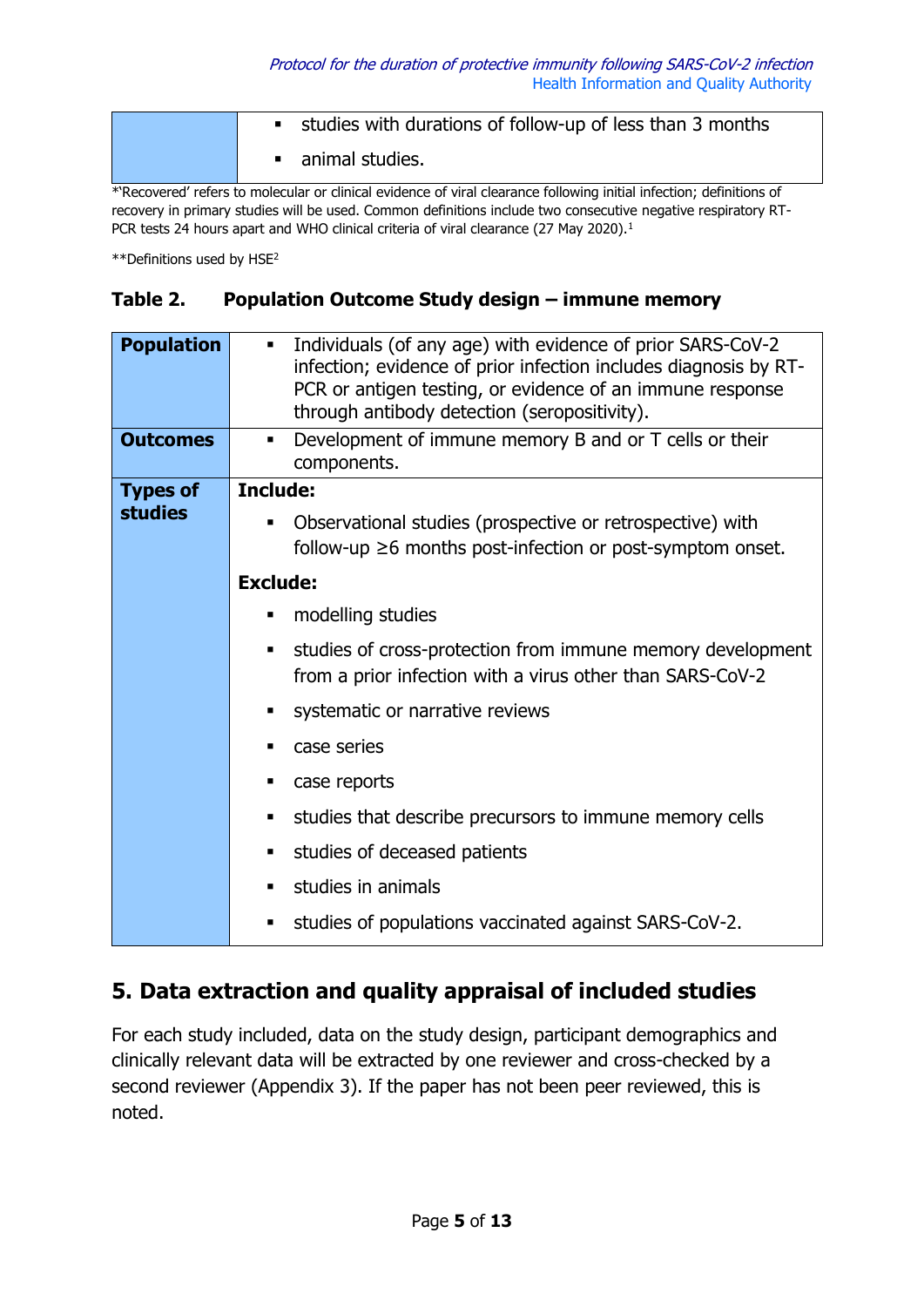The National Heart, Lung and Blood Institute (NIH) quality assessment tools and Joanna Briggs Institute (JBI) checklist for cohort studies will be used for appraisal of observational cohort studies.<sup>3, 4</sup>

Data from pre-print publications may contain errors and or older data, which may be corrected and or updated when the final published version becomes available in a peer-reviewed journal. Prior to the final version of an evidence summary being published on the HIQA website, pre-print publications will be checked to identify if final published versions have become available since the original search was conducted. Any discrepancies identified will be corrected.

## **6. Summarise findings and send to relevant contact**

A descriptive overview of the identified evidence to date for each research question will be compiled and or a meta-analysis where appropriate. A PRISMA flow chart will be presented where appropriate.

## **7. Quality assurance process**

Each review question will be led by an experienced systematic reviewer. Two second reviewers will be assigned to assist and to provide cover. The second reviewer will be required to read all the key studies and check that the summary accurately reflects the body of literature. All summaries will be reviewed by a senior member of the team, to ensure processes are followed and quality maintained, this will also enable cover to be maintained.

## **8**. **Timelines**

This evidence summary will be conducted in line with the processes and timelines outlined for Phase 2 of HIQA's COVID-19 response. Work will commence on 4 May 2021 and a final draft will be completed by 20 May 2021. Draft outputs from the rapid evidence synthesis will be circulated to HIQA's COVID-19 Expert Advisory Group for review, with a view to providing advice to NPHET on 27 May 2021.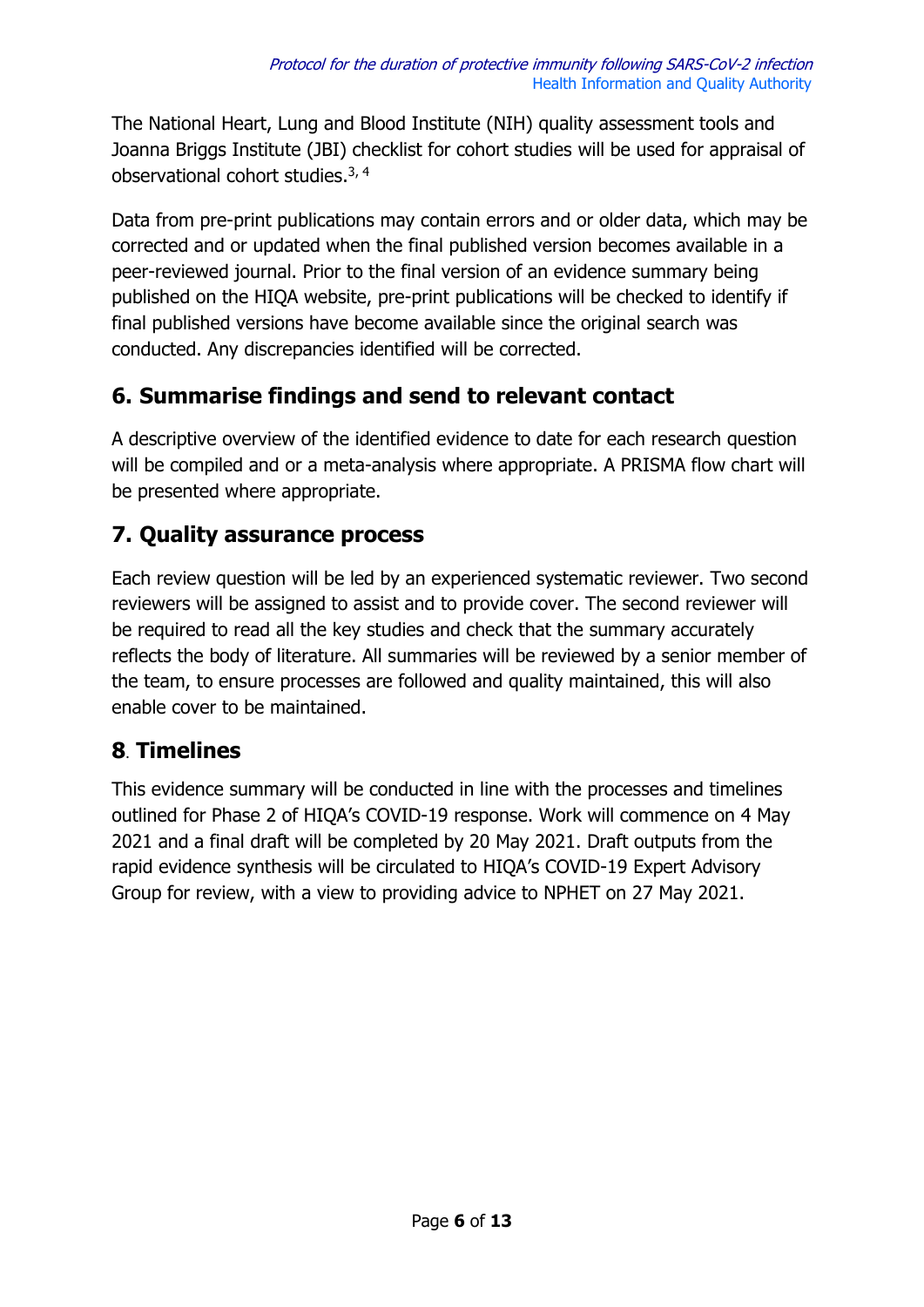## **8. References**

- 1. World Health Organization (WHO). Criteria for releasing COVID-19 patients from isolation. Scientific Brief. 17 June 2020. Available at: [https://www.who.int/news](https://www.who.int/news-room/commentaries/detail/criteria-for-releasing-covid-19-patients-from-isolation)[room/commentaries/detail/criteria-for-releasing-covid-19-patients-from-isolation](https://www.who.int/news-room/commentaries/detail/criteria-for-releasing-covid-19-patients-from-isolation)
- 2. HSE. People at higher risk from COVID-19. Available at: [https://www2.hse.ie/conditions/coronavirus/people-at-higher](https://www2.hse.ie/conditions/coronavirus/people-at-higher-risk.html#:~:text=have%20a%20condition%20that%20means%20you%20have%20a%20high%20risk,and%20other%20long%2Dstay%20settings)[risk.html#:~:text=have%20a%20condition%20that%20means%20you%20have%2](https://www2.hse.ie/conditions/coronavirus/people-at-higher-risk.html#:~:text=have%20a%20condition%20that%20means%20you%20have%20a%20high%20risk,and%20other%20long%2Dstay%20settings) [0a%20high%20risk,and%20other%20long%2Dstay%20settings.](https://www2.hse.ie/conditions/coronavirus/people-at-higher-risk.html#:~:text=have%20a%20condition%20that%20means%20you%20have%20a%20high%20risk,and%20other%20long%2Dstay%20settings) 2020.
- 3. National Heart Lung and Blood Institute (NIH). Study Quality Assessment Tools. Available at: [https://www.nhlbi.nih.gov/health-topics/study-quality-assessment-tools.](https://www.nhlbi.nih.gov/health-topics/study-quality-assessment-tools)
- 4. Joanna Briggs Institute. Critical Appraisal Checklist for Cohort Studies 2017 [cited 2021 Apr 26]. Available from: https://jbi.global/sites/default/files/2019- 05/JBI\_Critical\_Appraisal-Checklist\_for\_Cohort\_Studies2017\_0.pdf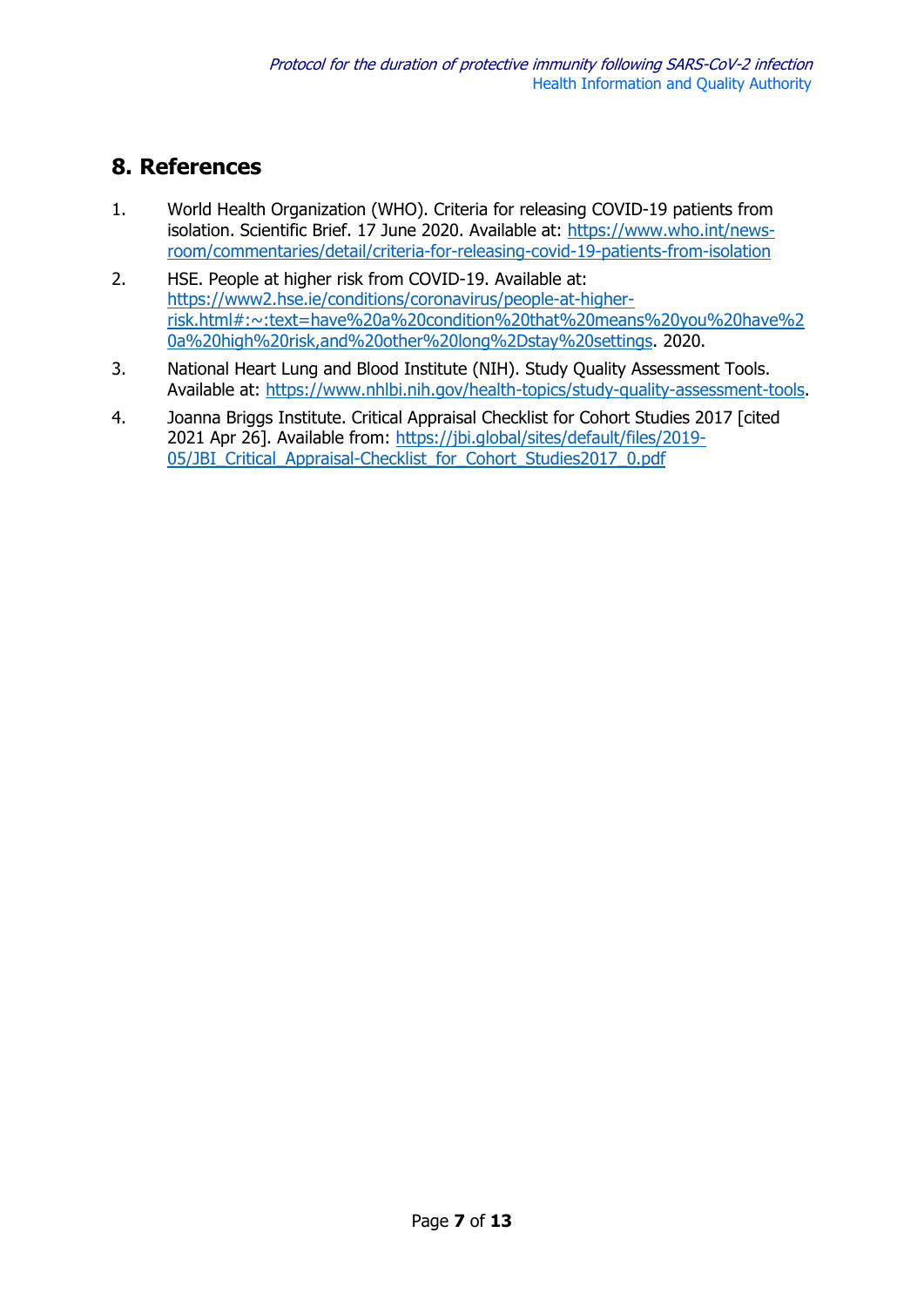#### **Appendix 1.**

#### **Search strategy – prevention of reinfection**

#### **1. Ovid Embase**

- 1. exp Coronavirus infection/
- 2. (COVID-19 or CORONAVIRUS or "corona virus" or "2019-ncov" or "2019 ncov").ab,ti.
- 3. (wuhan adj3 virus).ab,ti.
- 4. "severe acute respiratory syndrome coronavirus 2".ab,ti.
- 5. ("2019" and (new or novel) and coronavirus).ab,ti.
- 6. 1 or 2 or 3 or 4 or 5
- 7. reinfection/
- 8. exp recurrent disease/

9. (reinfect\* or re-infect\* or ((subsequent or second or future or recur\* or reactivat\* or reactivat\*) adj2 (infect\* or disease\*))).ab,ti.

- 10. immunity/
- 11. immune response/
- 12. mucosal immunity/
- 13. (immunity or immunoglobulin\* or antibod\*).ab,ti.
- 14. 7 or 8 or 9 or 10 or 11 or 12 or 13
- 15. 6 and 14
- 16. exp cohort analysis/
- 17. exp longitudinal study/
- 18. exp prospective study/
- 19. exp follow up/
- 20. exp retrospective study/

21. ((cohort or longitudinal or prospective or follow up or follow-up or retrospective) adj2 (study or analys\* or design or method\*)).ab,ti.

- 22. 16 or 17 or 18 or 19 or 20 or 21
- 23. 15 and 22
- 24. 23 and [19-3-2021]/sd NOT [4-5-2021]/sd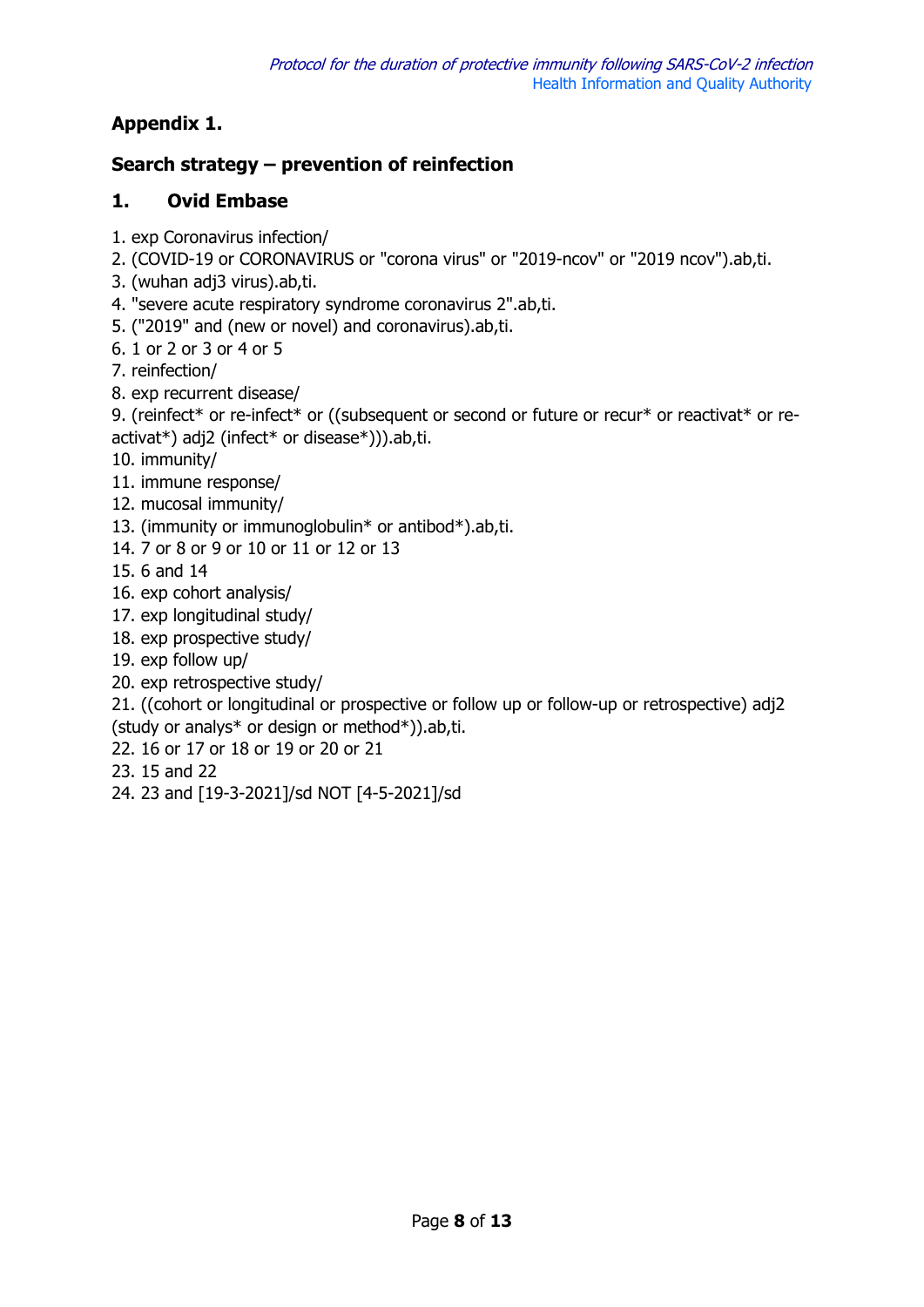#### **2. Medline (Pubmed)**

("cohort"[Title/Abstract] OR "longitudinal"[Title/Abstract] OR "prospective"[Title/Abstract] OR "follow-up"[Title/Abstract] OR "follow-up"[Title/Abstract] OR "retrospective"[Title/Abstract] OR "Cohort Studies"[MeSH Terms]) AND (("COVID-19"[MeSH Terms] OR "SARS-CoV-2"[MeSH Terms] OR ("2019-nCoV"[Title/Abstract] OR "2019nCoV"[Title/Abstract] OR "COVID-19"[Title/Abstract] OR "SARS-CoV-2"[Title/Abstract] OR ("wuhan"[Title/Abstract] AND ("coronavirus"[MeSH Terms] OR "coronavirus"[All Fields] OR "coronaviruses"[All Fields])) OR "severe acute respiratory syndrome coronavirus 2"[Title/Abstract] OR "2019 novel coronavirus"[Title/Abstract] OR "2019 new coronavirus"[Title/Abstract]) OR "coronavirus"[MeSH Terms]) AND ("reinfection\*"[Title/Abstract] OR "re infection\*"[Title/Abstract] OR ("subsequent infect\*"[Title/Abstract] OR "subsequent disease\*"[Title/Abstract] OR "recurrent infect\*"[Title/Abstract] OR "recurrent disease\*"[Title/Abstract]) OR ("future infect\*"[Title/Abstract] OR "future disease\*"[Title/Abstract] OR "second infect\*"[Title/Abstract] OR "second disease\*"[Title/Abstract]) OR "reinfection"[MeSH Terms] OR ("immunity"[MeSH Terms] OR "adaptive immunity"[MeSH Terms] OR "immunity, mucosal"[MeSH Terms]) OR ("immunity"[Title/Abstract] OR "immunoglobulin\*"[Title/Abstract])))

Filter: from 19/3/2021 until 04/05/2021

#### **3. Europe PMC**

(("SARS-CoV-2" OR "COVID-19") AND ("reinfection") AND (FIRST\_PDATE:[2020-03-19 TO 2021-04-05])) AND (SRC:PPR)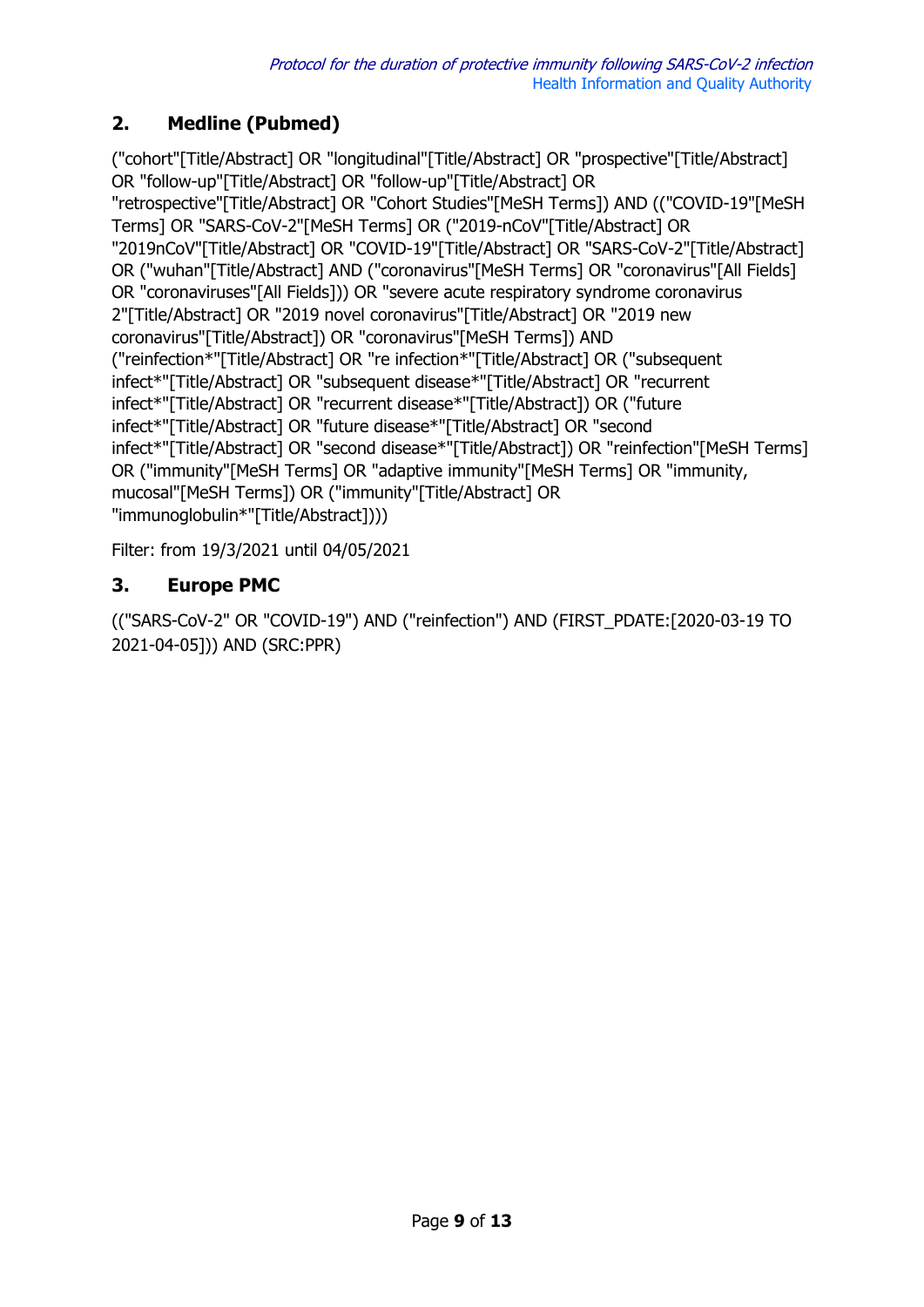#### **Appendix 2.**

#### **Search strategy – immune memory**

#### **Medline**

- 1. AB ( COVID-19 OR coronavir\* OR "corona virus" ) OR TI ( COVID-19 OR coronavir\* OR "corona virus" )
- 2. AB ( (Wuhan AND virus) OR "2019 nCoV" OR "2019-nCoV" OR "severe acute respiratory syndrome 2" OR SARS-CoV-2 ) OR TI ( (Wuhan AND virus) OR "2019 nCoV" OR "2019 nCoV" OR "severe acute respiratory syndrome 2" OR SARS-CoV-2 )
- 3. AB ( 2019 AND (new OR novel) AND coronavirus ) OR TI ( 2019 AND (new OR novel) AND coronavirus )
- 4. (MH "COVID-19")
- 5. (MH "SARS-CoV-2")
- 6. S1 OR S2 OR S3 OR S4 OR S5
- 7. (MH "Immunologic Memory")
- 8. (MH "CD8-Positive T-Lymphocytes+")
- 9. AB ( immunological AND (memory or memories) ) OR TI ( immunological AND (memory or memories) )
- 10. AB ( immunologic AND (memory or memories) ) OR TI ( immunologic AND (memory or memories) )
- 11. AB "immune memor\*" OR TI "immune memor\*"
- 12. AB "Memory B cell" OR TI "Memory B cell"
- 13. AB "Memory T Cell" OR TI "Memory T Cell"
- 14. AB ( CD4+ AND (memory or memories) ) OR TI ( CD4+ AND (memory or memories) )
- 15. AB ( CD8+ AND (memory or memories) ) OR TI ( CD8+ AND (memory or memories) )
- 16. AB ( CD8+ AND (memory or memories) ) OR TI ( CD8+ AND (memory or memories) )
- 17. AB ( "T Lymphocytes" AND (memory or memories) ) OR TI ( "T Lymphocytes" AND (memory or memories) )
- 18. AB ( "B lymphocytes" AND (memory or memories) ) OR TI ( "B lymphocytes" AND (memory or memories) )
- 19. AB "cellular immun\*" OR TI "cellular immun\*"
- 20. S7 OR S8 OR S9 OR S10 OR S11 OR S12 OR S13 OR S14 OR S15 OR S16 OR S17 OR S18 OR S19
- 21. S6 AND S20

#### **Embase Ovid**

- 1. exp coronavirus disease 2019/
- 2. COVID-19.ab,ti.
- 3. coronavirus.ab,ti.
- 4. "corona virus".ab,ti.
- 5. (Wuhan adj3 virus).ab,ti.
- 6. ("2019-nCoV" or "2019 ncov").ab,ti.
- 7. ("severe acute respiratory syndrome coronavirus 2" or SARS-CoV-2).ab,ti.
- 8. ("2019" and (new or novel) and coronavirus).ab,ti.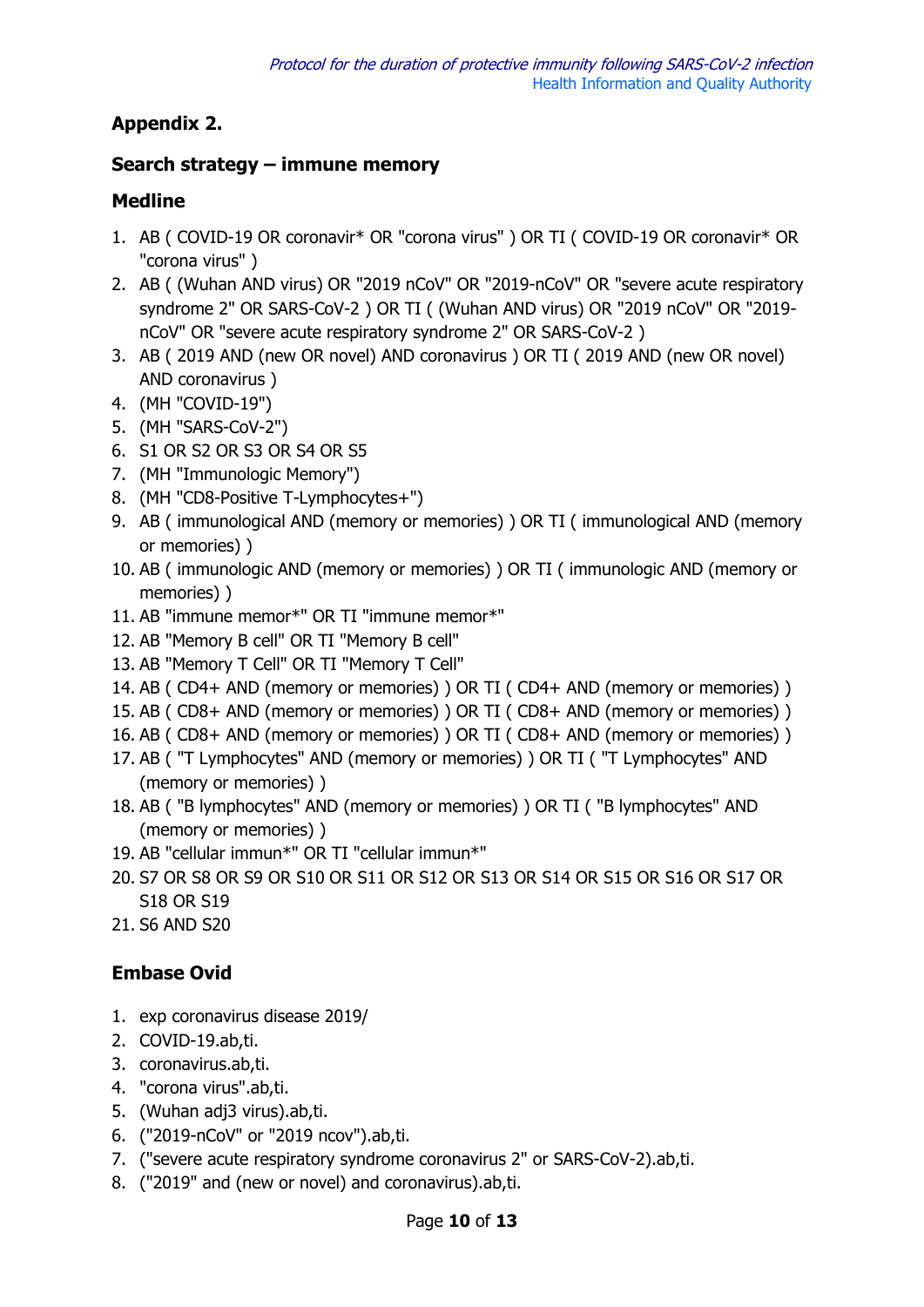- 9. 1 or 2 or 3 or 4 or 5 or 6 or 7 or 8
- 10. exp immunological memory/
- 11. cellular immunity/
- 12. exp memory cell/
- 13. ((immune or immunity or immunologic or immunological) and (memory or memories)).ab,ti.
- 14. ((memory or memories) and ("T cell" or T-cell or "B cell" or B-cell or "T lymphocytes" or "B lymphocytes")).ab,ti.
- 15. ((memory or memories) and ("CD4+" or "CD8+")).ab,ti.
- 16. "cellular immun\*".ab,ti.
- 17. response.ab,ti.
- 18. 16 and 17
- 19. 10 or 11 or 12 or 13 or 14 or 15 or 18
- 20. 9 and 19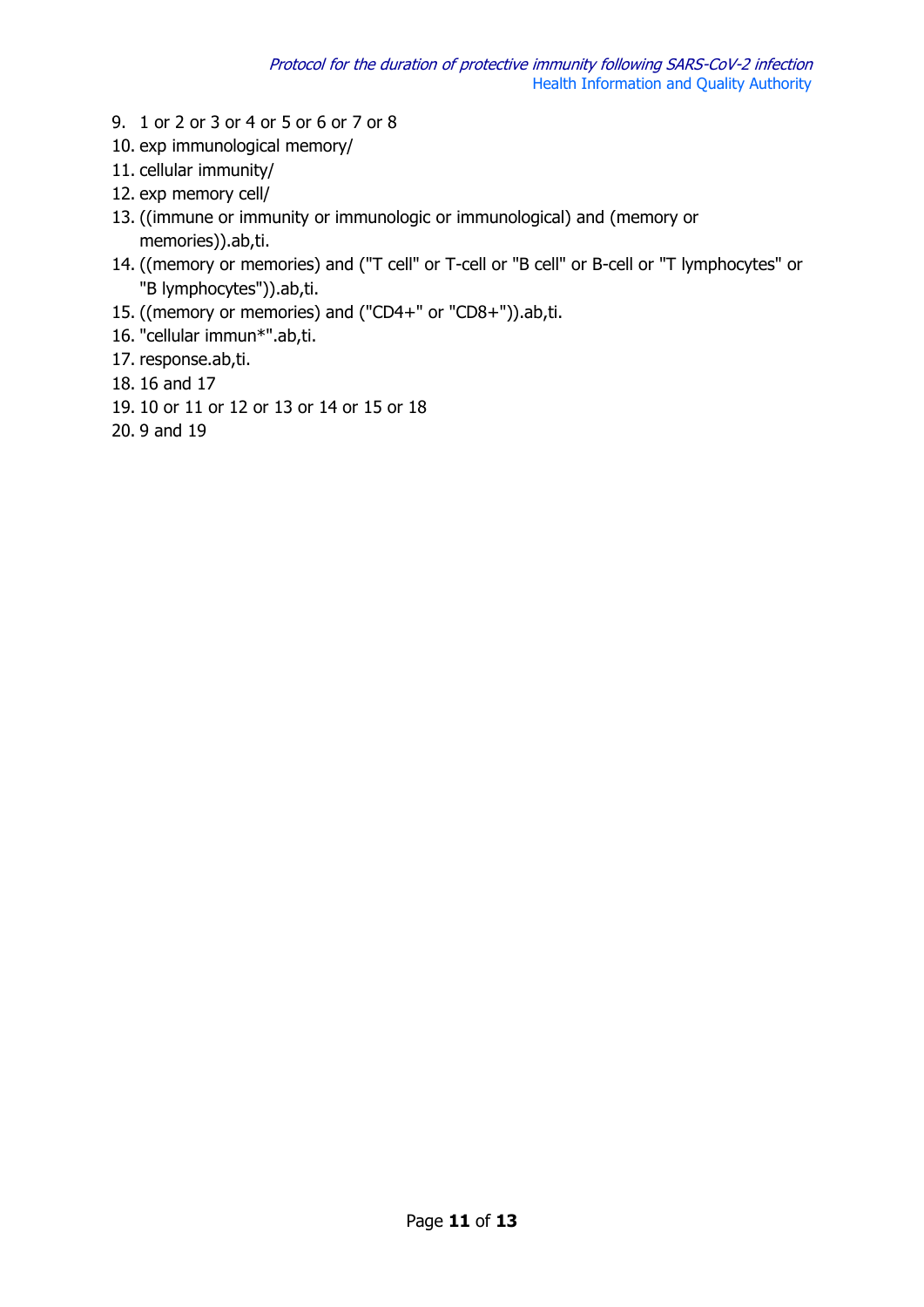#### **Appendix 3**

#### **Template data extraction for reinfection**

| <b>Column 1</b>                                                       | <b>Column 2</b>                                                                       | <b>Column 3</b>                                                                                                                                                                       | <b>Column 5</b>                                                                                                                                                |
|-----------------------------------------------------------------------|---------------------------------------------------------------------------------------|---------------------------------------------------------------------------------------------------------------------------------------------------------------------------------------|----------------------------------------------------------------------------------------------------------------------------------------------------------------|
| Author<br><b>DOI</b><br>Country<br>Study design<br>Publication status | Population (number of<br>participants, follow-up<br>duration)<br>Patient demographics | Test parameters:<br>SARS-CoV-2 confirmation<br>Serological confirmation<br>Additional testing, e.g., whole genome<br>sequencing<br>Clinical description<br>(symptomatic/asymptomatic) | Relative risk of reinfection (or Odds Ratio)<br>Risk or relative risk over time<br>Adjusted estimates (for covariates)<br>Absolute (/crude) reinfection events |

#### **Template data extraction for immune memory**

| <b>Study characteristics</b> | <b>Patient demographics</b><br><b>Clinical characteristics</b><br><b>Test parameters</b> | <b>Primary outcome results</b>    |
|------------------------------|------------------------------------------------------------------------------------------|-----------------------------------|
| Author:                      | Patient demographics:                                                                    | Immune memory component reported: |
| Country:                     | Participants $= X$                                                                       |                                   |
| <i>DOI:</i>                  | Mean age $= X$                                                                           | Results:                          |
| Study design:                | Male = $X\%$                                                                             |                                   |
| Setting:                     | Type of test:                                                                            | Author conclusions:               |
| Publication status:          |                                                                                          |                                   |
|                              | Follow-up duration/range/intervals:                                                      |                                   |